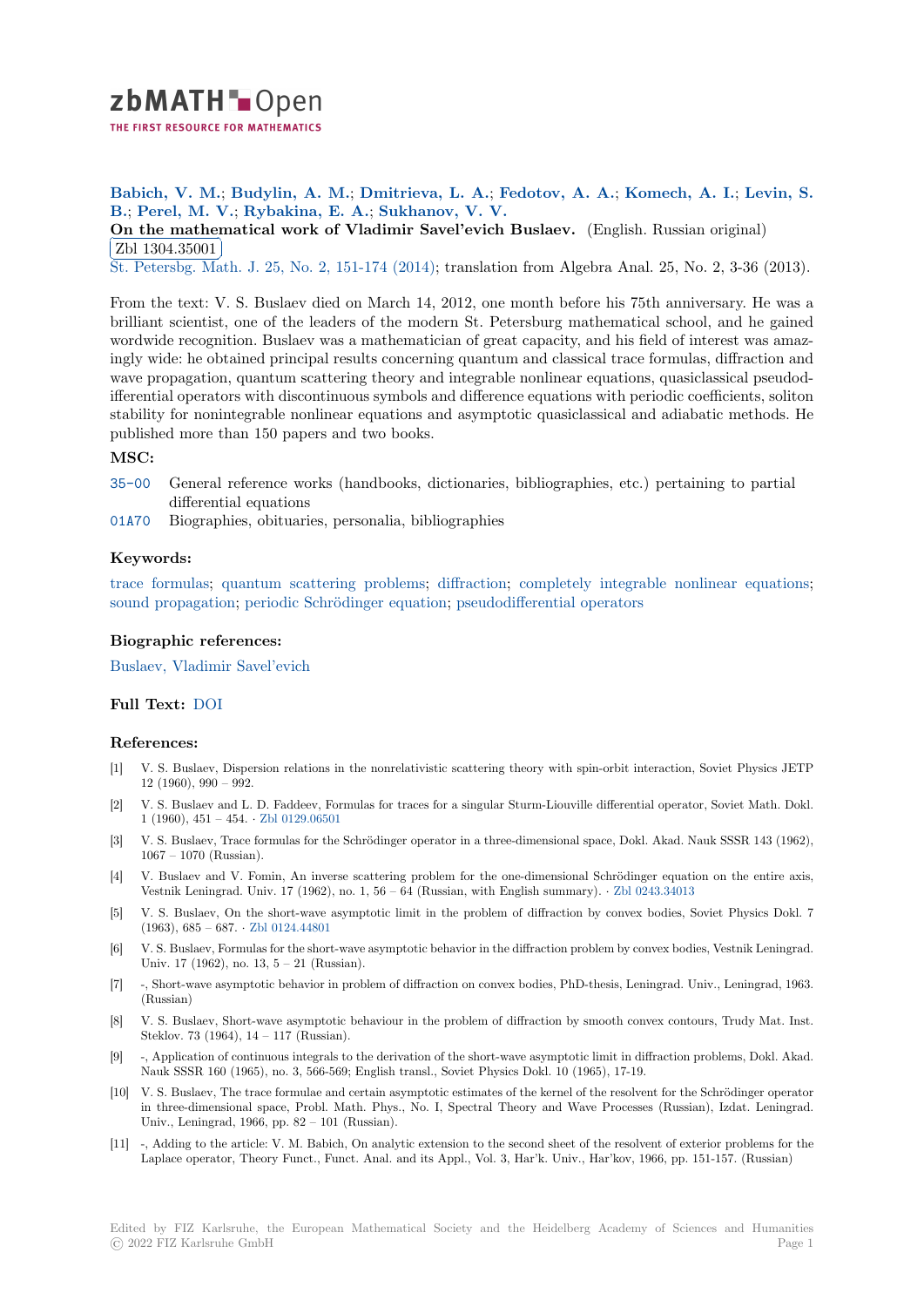- [12] V. S. Buslaev, Continual integrals and asymptotic behavior of solutions of parabolic equations as \?\to . Applications to diffraction, Problems of Mathematical Physics, No. 2, Spectral Theory, Diffraction Problems (Russian), Izdat. Leningrad. Univ., Leningrad, 1967, pp. 85 – 107 (Russian).
- [13] V. S. Buslaev, A trace formula in geodesic theory, Dokl. Akad. Nauk SSSR 182 (1968), 743 746 (Russian).
- [14] Математические проблемы релятивисцкойфизики, Транслатед фром тхе Енглиш бы В. С. Буслаев. Едитед бы Л. Д. Фаддеев, Издат. "Мир", Мосцощ, 1968 (Руссиан).
- [15] V. S. Buslaev, Invariant description of the Maslov canonical operator, Dokl. Akad. Nauk SSSR 184 (1969), no. 1, 59-62. (Russian)
- [16] V. S. Buslaev, The generating integral and the Maslov canonical operator in the WKB method, Funkcional. Anal. i Priložen. 3 (1969), no. 3, 17 – 31 (Russian). *·* Zbl 0204.44805
- [17] V. S. Buslaev and S. P. Merkur\(^{\prime}\)ev, Trace equation for a three-particle system, Soviet Physics Dokl. 14 (1969), 1055 – 1057. *·* Zbl 0197.26101
- [18] K. Friedrichs, On differential operators in Hilbert spaces, Transl. from the English by V. S. Buslaev, Mir, Moscow, 1969. (Russian) *·* Zbl 65.0508.02
- [19] V. S. Buslaev, Spectral identities and the trace formula in the Friedrichs model, Problems of Mathematical Physics, No. 4:Spectral The[ory. Wave Proc](https://zbmath.org/0197.26101)esses (Russian), Izdat. Leningrad. Univ., Leningrad, 1970, pp. 48 – 60 (Russian).
- [20] V. S. Buslaev and M. M. Skriganov, Characteristic property of Weyl quantization, Teoret. Mat. Fiz. 2 (1970), no. 3, 292 296 (Russia[n, with English](https://zbmath.org/65.0508.02) summary).
- [21] V. S. Buslaev and V. B. Matveev, Wave operators for the Schrödinger equation with slowly decreasing potential, Teoret. Mat. Fiz. 2 (1970), no. 3, 367 – 376 (Russian, with English summary).
- [22] V. S. Buslaev and S. P. Merkur'ev, Relationship between the third visual coefficient and scattering matrix, Teoret. Mat. Fiz. 5 (1970), no. 3, 372-387. (Russian)
- [23] V. S. Buslaev, Generalized wave operators, Vestnik Leningrad. Univ. 25 (1970), no. 13, 153 154 (Russian, with English summary). *·* Zbl 0245.47007
- [24] V. S. Buslaev, Quantization and the WKB method, Trudy Mat. Inst. Steklov. 110 (1970), 5 28 (Russian). *·* Zbl 0234.35011
- [25] V. S. Buslaev and S. P. Merkur\(^{\prime}\)ev, The third group integral in quantum mechanical statistics, Trudy Mat. Inst. Steklov. 110 (1970), 29 – 44 (Russian).
- [26] V. S. Buslae[v, Potential the](https://zbmath.org/0245.47007)ory and geometric optics, Zap. Naučn. Sem. Leningrad. Otdel. Mat. Inst. Steklov. (LOMI) 22 (1971), 175 – 180 (Russian).
- [27] V. S. Buslaev, Scattered plane waves, spectral asymptotics and trace formulae in exterior problems, Dokl. Akad. Nauk SSSR 197 (1971), 999 – 1002 (Russian).
- [28] A. L. Alimov and V. S. Buslaev, A continual integral for a second order parabolic equation, Vestnik Leningrad. Univ. 1 (1972), 5 – 14 (Russian, with English summary). *·* Zbl 0226.35042
- [29] V. S. Buslaev, Trace formulas in multichannel problems, Zap. Naučn. Sem. Leningrad. Otdel. Mat. Inst. Steklov. (LOMI) 27 (1972), 47 – 66 (Russian). Boundary value problems of mathematical physics and related questions in the theory of functions, 6. *·* Zbl 0339.47014
- [30] V. S. Buslaev, Trace formula and singulari[ties in the scatt](https://zbmath.org/0226.35042)ering matrix for a system of three one-dimensional particles. The third group integral, Teoret. Mat. Fiz. 16 (1973), no. 2, 247 – 259 (Russian, with English summary).
- [31] -, Short-wave asymptotics in the vicinity of a boundary source, Proc. IV All-Union Symp. Diffraction and Wave Propagation, Vol. [1, Moscow-Ere](https://zbmath.org/0339.47014)van, 1973, pp. 37-40. (Russian)
- [32] -, The spectral asymptotics and trace formula for the Schrödinger equation, Doctoral thesis, Leningrad. Univ., Leningrad, 1973. (Russian)
- V. S. Buslaev and M. M. Skriganov, Coordinate asymptotic behavior of the solution of the scattering problem for the Schrödinger equation, Teoret. Mat. Fiz. 19 (1974), 217 – 232 (Russian, with English summary). *·* Zbl 0291.35020
- [34] V. S. Buslaev, On the high temperature asymptotic behavior of quantum group integrals, Reports Inst. Theor. Phys., Roland Eotvos Univ., ITP, Budapest, no. 344, 1974.
- [35] V. S. Buslaev, The asymptotic behavior of the spectral characteristics of exterior problems for the Schrödinger operator, Izv. Akad. Nauk SSSR Ser. Mat. 39 (1975), 149 – 235, 240 (Russian). *·* Zbl 0311.35010
- [36] V. S. Buslaev, Local spectral asymptotic behavior of the Green's function in exterior problems for the Schrödinger operator, Vestnik Leningrad. Univ. No. 1 Mat. Meh. Astronom. Vyp. 1 (1975), 55 – 60, 189 (Russian, with English summary). Collection of articles dedicated to the memory of Academician V. I. Smirnov. *·* Zbl 0306.47005
- [37] -, Asymptotic formulas on the continuous spectrum of differential [operators, Uspe](https://zbmath.org/0311.35010)khi Mat. Nauk 32 (1977), no. 1, 244-245. (Russian)
- [38] -, Spectral asymptotics for exterior boundary-value problems, Uspekhi Mat. Nauk 32 (1977), no. 1, 233-234. (Russian)
- [39] V. S. Buslaev and A. F. Vakulenko, Unitary regularization of thre[e-particle scatte](https://zbmath.org/0306.47005)ring, Vestnik Leningrad. Univ. 13 Mat. Meh. Astronom. vyp. 3 (1977), 22 – 30, 169 (Russian, with English summary). *·* Zbl 0375.47005
- [40] V. S. Buslaev and A. F. Vaculenko, A unitary regularizing operator for three-particle scattering, Partial Differential Equations, Proc. All-Union Conf., dedicated to I. G. Petrivskij (Moscow, 1976), Mosc. Univ., Moscow, 1978, pp. 56-88. (Russian)
- [41] V. S. Buslaev, S. P. Merkur\(^{\prime}\)ev, and S. P. Salikov, Diffraction characteristics of scattering in a quantum system of three one-dimensional particles, Scattering theory. Theory of oscillations (R[ussian\), Probl. M](https://zbmath.org/0375.47005)at. Fiz., vol. 9, Leningrad.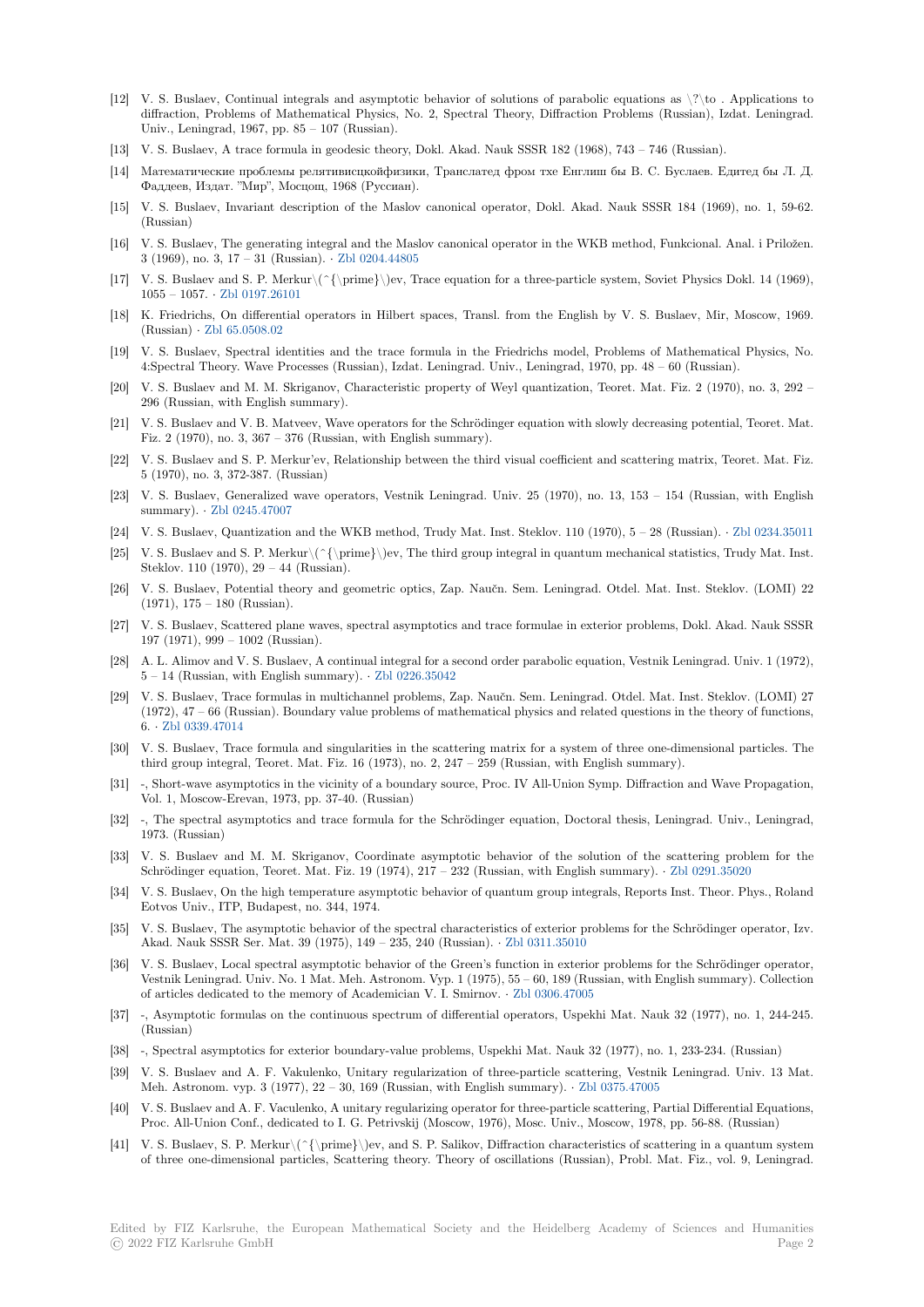Univ., Leningrad, 1979, pp. 14 – 30, 183 (Russian). *·* Zbl 0494.47010

- [42] V. S. Buslaev, S. P. Merkur\(^{\prime}\)ev, and S. P. Salikov, Description of pair potentials for which the scattering in the quantum system of three one-dimensional particles is free of diffractional effects, Zap. Nauchn. Sem. Leningrad. Otdel. Mat. Inst. Steklov. (LOMI) 84 (1979), 16 – 22, 310, 316 (Russian, with English summary). Boundary value problems of mathematical physics and related questions in the theory of functions, 11. *·* Zbl 0413.35058
- [43] V. S. Buslaev, Variational calculus. Textbook, Izd. L[eningrad. Univ.,](https://zbmath.org/0494.47010) Leningrad, 1980. *·* Zbl 0489.49001
- [44] -, Using the determinant representation of solutions of the Korteweg-de Vries equation for exploring their asymptotic behavior at large times, Uspekhi Mat. Nauk 36 (1981), no. 4, 217-218. (Russian)
- [45] -, The structure of an acoustic field near the surface of a deep sea, Pro[c. VIII All-Uni](https://zbmath.org/0413.35058)on Symp. Diffraction and Wave Propagation (L'vov, 1981), vol. 3, L'vov, 1981, pp. 174-177. (Russian)
- [46] V. S. Buldyrev and N. S. Grigor\(^{\prime}\)eva, Asymptotic methods in problems of sound propagation in oceanic wave guides and their numerical realization, Zap. Nauchn. Sem. Leningrad. Otdel. Mat. Inst. Steklov. (LOMI) 117 (1981), 39 – 77, 197 (Russian, with English summary). Mathematical questions in the theory of wave propagation. 12. *·* Zbl 0482.76078
- [47] V. S. Buslaev, The structure of an acoustic field near the surface of a deep sea. I, Zap. Nauchn. Sem. Leningrad. Otdel. Mat. Inst. Steklov. (LOMI) 117 (1981), 98 – 111, 198 (Russian, with English summary). Mathematical questions in the theory of wave propagation, 12. *·* Zbl 0482.76077
- [48] V. S. Buslaev, A wave field near the boundary of a wide refractive wave guide, Dokl. Akad. Nauk SSSR [262 \(1982\), no.](https://zbmath.org/0482.76078) 1, 75 – 78 (Russian).
- [49] V. S. Buslaev and E. A. Rybakina, The trace formula in Hamiltonian mechanics, Zap. Nauchn. Sem. Leningrad. Otdel. Mat. Inst. Steklov. (LOMI) [115 \(1982\), 40 –](https://zbmath.org/0482.76077) 60, 306 (Russian). Boundary value problems of mathematical physics and related questions in the theory of functions, 14. *·* Zbl 0537.70016
- [50] V. S. Buslaev and V. V. Sukhanov, Asymptotic behavior as \?\to \infty of the solutions of the equation \?\?\?+\?(\?,\?)\?+(\?/4)\?=0 with potential \? which satisfies the Korteweg-de Vries equation. I, Spectral theory. Wave processes, Probl. Mat. Fiz., vol. 10, Leningrad. Univ., Leningrad, 1982, pp. 70 – 102, 298 (Russian). *·* Zbl 0513.35011
- [51] V. S. Buslaev and A. A. Fedotov, Interfer[ence nature of a](https://zbmath.org/0537.70016)n acoustic field near the surface of a deep sea, Proc. III Far-Eastern Acoustic. Conf., Vol. 1, Vladivostok, 1982, pp. 115-118. (Russian)
- [52] V. S. Buslaev and V. V. Sukhanov, Asymptotic behavior of solutions of the Korteweg-de Vries equation for large times, Zap. Nauchn. Sem. Leningrad. Otdel. Mat. Inst. Steklov. (LOMI) 120 (198[2\), 32 – 50 \(Rus](https://zbmath.org/0513.35011)sian, with English summary). Questions in quantum field theory and statistical physics, 3. *·* Zbl 0514.35077
- [53] V. S. Buslaev, Description of the acoustic field of a one-point source in a deep sea in terms of the angular spectrum of rays, Proc. X All-Union Acoustical Conf., Sec. A, Moscow, 1983, pp. 17-20.
- [54] V. S. Buslaev, Regularization of many-particle scattering, Proceedings of the International Congress of Mathematicians, Vol. 1, 2 (Warsaw, 1983) PWN, Warsaw, 1984, pp. 1149 [– 1159.](https://zbmath.org/0514.35077) *·* Zbl 0617.47006
- [55] V. S. Buslaev, A. G. Alenitsyn and M. V. Perel', Calculation of an acoustic field near the surface of a deep sea, Voprosy sudostroenia, Ser. Akustika 18 (1984). (Russian)
- [56] V. S. Buslaev, Adiabatic perturbation of a periodic potential, Teoret. Mat. Fiz. 58 (1984), no. 2, 233 243 (Russian, with English summary). *·* Zbl 0534.34064
- [57] V. S. Buslaev and E. A. Nalimova, The trace formula in general Hamiltonian mechanics, Teoret. Mat. Fiz. 60 (1984), no. 3, 344 – 355 (Russian, with English summary). *·* Zbl 0598.70018
- [58] V. S. Buslaev and E. A. Nalimova, The trace formula in Lagrangian mechanics, Teoret. Mat. Fiz. 61 (1984), no. 1, 52 63 (Russian, with Engli[sh summary\).](https://zbmath.org/0534.34064) *·* Zbl 0598.70023
- [59] V. S. Buslaev and V. V. Sukhanov, Asymptotic behavior as  $\? \to \infty$  for the solutions of the equation  $? \? \? \? \? \? \? \? \? \? \? \? \? \? \? \? \$ with a potential \? satisfying the Korteweg-d[e Vries equation](https://zbmath.org/0598.70018). II, Zap. Nauchn. Sem. Leningrad. Otdel. Mat. Inst. Steklov. (LOMI) 138 (1984), 8 – 32 (Russian, with English summary). Boundary value problems of mathematical physics and related problems in the theory of functions, 16. *·* Zbl 0559.35074
- [60] V. S. Buslaev and M. V. Perel', Stru[cture of the aco](https://zbmath.org/0598.70023)ustic field in a deep sea at small depths and long-range distances, Vestnik Leningrad. Univ. 1984, vyp. 22, 9-17. (Russian)
- [61] V. S. Buslaev and V. S. Buldyrev, Sound propagation in the ocean, Preprint IRE Acad. Nauk SSSR 45 (1984), no. 417, 1-55. (Russian)
- [62] -, Qualitative structure of the acoustic field in the ocean, Preprint IRE Akad. Nauk SSSR 44 (1984), no. 416, 1-55. (Russian)
- [63] V. S. Buslaev and E. A. Rybakina, The trace formula for nonlinear scalar field, Vestnik Leningrad. Univ. 1985, vyp. 18, 74-76. (Russian) *·* Zbl 0561.70016
- [64] V. S. Buslaev, Generalization of the VKB-formulas to equations with periodic coefficients, Proc. IX All-Union Symp. Diffraction and Wave Propagation, Vol. 2, Tbilisi, 1985, 58-61. (Russian)
- [65] V. S. Buslaev and M. V. Perel', The one-point source field in a wide refraction waveguide in the case where the ray approximation conditi[ons near the bo](https://zbmath.org/0561.70016)undary are violated, Proc. IX All-Union Symp. Diffraction and Wave Propagation, vol. 2, Tbilisi, 1985, 526-529. (Russian)
- [66] V. S. Buslaev and V. V. Sukhanov, Asymptotic behavior as  $\langle \cdot \rangle$  of the solutions of the equation  $\langle \cdot \rangle$  Psi  $\{x\}+u\Psi \$ i +\frac  $\{\lambda _4\}$ si =0\) with potential  $\( u\)$  which satisfies the Kortweg-de Vries equation. II, Tenth All-Union School on Operator Theory in Func. Space, Novosibirsk, 1985. (Russian) *·* Zbl 0582.35008
- [67] A. M. Budylin and V. S. Buslaev, Asymptotic behavior of spectral characteristics of an integral operator with difference kernel on expanding domains, Dokl. Akad. Nauk SSSR 287 (1986), no. 3, 529 – 532 (Russian). *·* Zbl 0635.47006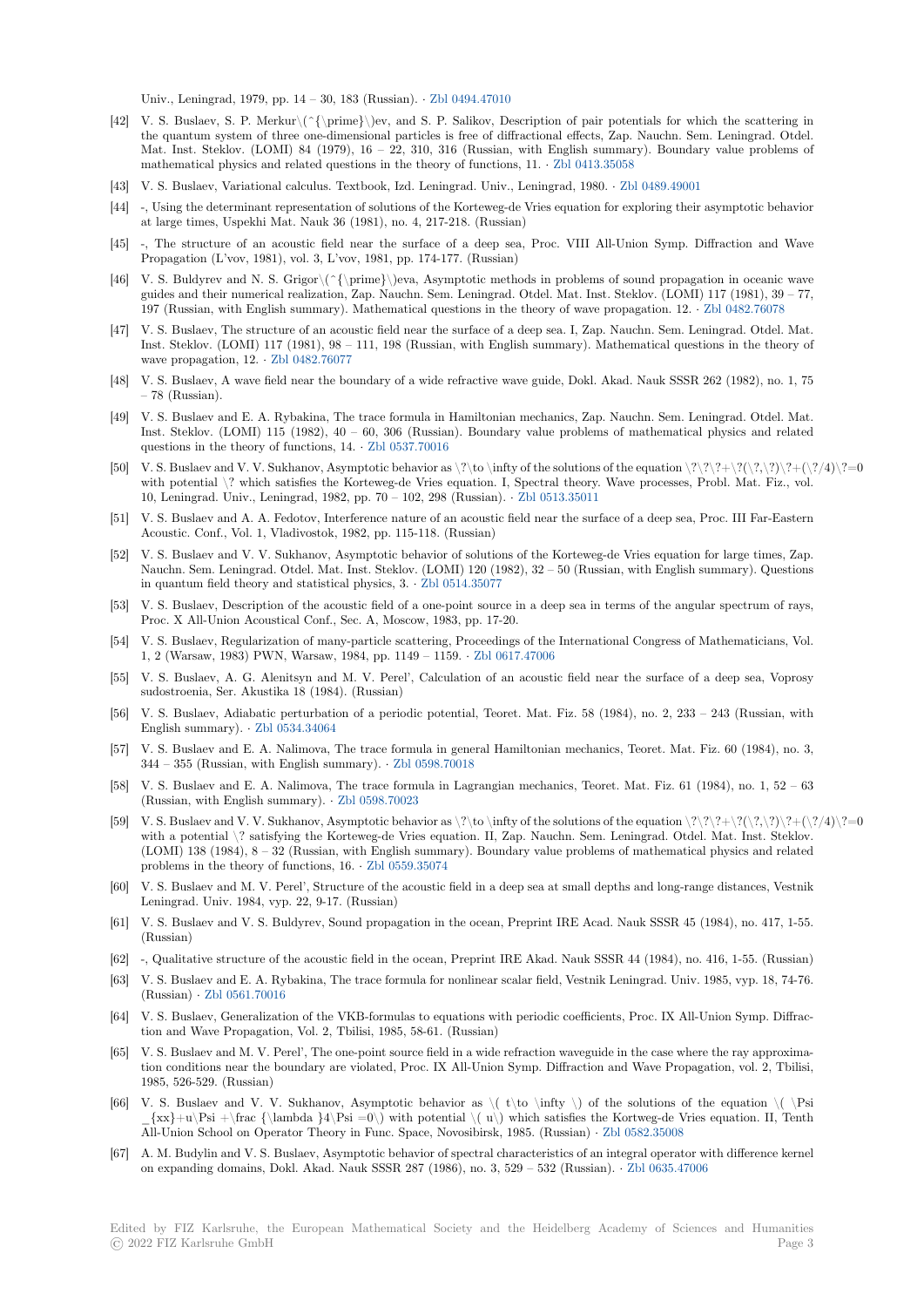- [68] V. S. Buslaev, L. D. Faddeev, and L. A. Takhtajan, Scattering theory for the Korteweg-de Vries (KdV) equation and its Hamiltonian interpretation, Phys. D 18 (1986), no. 1-3, 255 – 266. Solitons and coherent structures (Santa Barbara, Calif., 1985). *·* Zbl 0618.35100 *·* doi:10.1016/0167-2789(86)90186-7
- [69] V. S. Buslaev and M. V. Perel', Impact of the velocity profile near the surface on the structure of the acoustic field in a deep sea, Akust. Z. 32 (1986), no. 3, 296-302. (Russian)
- [70] V. S. Buslaev and E. A. Rybakina, The trace formula for nonlinear Klein-Gordon equation, Uspekhi Mat. Nauk 41 (1986), no. 4, c. [155. \(Russian\)](https://zbmath.org/0618.35100) *·* [Zbl 0807.35132](https://dx.doi.org/10.1016/0167-2789(86)90186-7)
- [71] V. S. Buslaev and V. S. Byldyrev, Application of analytical and numerical methods in problems of sound propagation in the ocean, Acoustical waves in ocean, Nauka, Moscow, 1987, pp. 24-34. (Russian)
- [72] V. S. Buslaev and N. A. Kaliteevskiĭ, Principal singularities of the scattering matrix for a system of one-dimensional particles, Teoret. Mat. Fiz. 70 (198[7\), no. 2, 266 –](https://zbmath.org/0807.35132) 277 (Russian, with English summary).
- [73] V. S. Buslaev and A. A. Fedotov, The influence of a horizontal inhomogeneity layer on sound propagation in deep sea in the case where the adiabaticity condition is violated, Akust. Z. 32 (1987), no. 11, 27-31. (Russian)
- [74] -, Wave propagation in a smoothly inhomogeneous refraction waveguide with boundaries, Vestnik Leningrad. Univ. 1987, vyp. 4, 71-73. (Russian)
- [75] V. S. Buslaev and V. G. Chernenko, Spectral identities for a system of many quantum particles, Vestnik Leningrad. Univ. Fiz. Khim. vyp. 2 (1987), 16 – 21, 134 (Russian, with English summary). *·* Zbl 1268.81072
- [76] V. S. Buslaev and L. A. Dmitrieva, Adiabatic perturbation of a periodic potential. II, Teoret. Mat. Fiz. 73 (1987), no. 3, 430 – 442 (Russian, with English summary). *·* Zbl 0643.34068
- [77] V. S. Buslaev and E. A. Rybakina, A trace formula for the nonlinear Klein-Gordon equation, Wave propagation. Scattering theory (Russian), Probl. Mat. Fiz., vol. 12, Leningrad. Univ., Leningrad, 19[87, pp. 190 – 21](https://zbmath.org/1268.81072)3, 259 (Russian). *·* Zbl 0807.35132
- [78] V. S. Buslaev, Quasiclassical approximation for equations with periodic coefficients, Uspekhi Mat. Nauk 42 (1987), no. 6(258), 77 – 98, 248 (Russian).
- [79] -, On quasiclassical approximation for equations with periodic coefficients, In: Moscow Mathematical Society, Uspekhi Mat. Nauk 42 (1987), no. 4, 133. (Russian)
- [80] V. S. Buslaev and V. G. Chernenko, Remarks on regularization of trace formulas for systems of three particles, Dep. VINITI, 490-b 83, 15.01.1988. (Russian)
- [81] A. D. Avdeev, A. N. Popov, and V. S. Buslaev, Wave propagation in nonregular waveguides, Proc. IX All-Union School on Diffraction and Wave Propagation, Kazan, 1988, pp. 5-113. (Russian)
- [82] V. S. Buslaev, Quasiclassical approximation for equations with periodic coefficients, Uspekhi Mat. Nauk 42 (1987), no. 6(258), 77 – 98, 248 (Russian).
- [83] V. S. Buslaev and L. A. Dmitrieva, Bloch electrons in an external electric field, Schrödinger operators, standard and nonstandard (Dubna, 1988) World Sci. Publ., Teaneck, NJ, 1989, pp. 102 – 129. *·* Zbl 0725.34097
- [84] V. S. Buslaev and L. A. Dmitrieva, A Bloch electron in an external field, Algebra i Analiz 1 (1989), no. 2, 1 29 (Russian); English transl., Leningrad Math. J. 1 (1990), no. 2, 287 – 320. *·* Zbl 0714.34128
- [85] V. S. Buslaev and L. A. Dmitrieva, Geometrical aspects of the Bloch electrons theory in external fields, Topological phases in quantum theory (Dubna, 1988) World Sci. Publ., Teaneck, NJ, 1989, p[p. 218 – 250.](https://zbmath.org/0725.34097)
- [86] -, Spectral properties of the Bloch electrons in external fields, Prep. UC-Berkeley, PAM-477, 1989.
- [87] V. S. Buslaev, Spectral properties of the operators  $\?\?\?\=\?\?\?\?\?\+\?\(\?\?\)\?\.\]\?\$  is periodic, Order, disorder and chaos in quantum systems (Dubna, 1989) Oper. Theory Adv. Appl., vol. 46, Birkhäuser, Basel, 1990, pp. 85 – 107. *·* Zbl 0723.47042
- [88] -, Rotation points in the asymptotic theory of the Schrödinger equation with periodic coefficients, Wave and Diffraction-90, Vol. 2, Phys. Soc. SSSR, Moscow, 1990, 25-28. (Russian)
- [89] V. Buslaev, On spectral properties of adiabatically perturbed Schroedinger operators with periodic potentials, Séminaire [sur](https://zbmath.org/0723.47042) [les Équatio](https://zbmath.org/0723.47042)ns aux Dérivées Partielles, 1990 – 1991, École Polytech., Palaiseau, 1991, pp. Exp. No. XXIII, 15.
- [90] V. S. Buslaev, Spectral properties of adiabatically perturbed differential operators with the periodic coefficients, Recent developments in quantum mechanics (Poiana Braşov, 1989) Math. Phys. Stud., vol. 12, Kluwer Acad. Publ., Dordrecht, 1991, pp. 97 – 112. *·* Zbl 0726.34068
- [91] A. M. Budylin and V. S. Buslaev, Quasiclassical integral equations, Dokl. Akad. Nauk SSSR 319 (1991), no. 3, 527 530 (Russian); English transl., Soviet Math. Dokl. 44 (1992), no. 1, 127 – 131. *·* Zbl 0769.45009
- [92] A. M. Budylin and V. S. Buslaev, Reflection operators and their applications to asymptotic investigations of semiclassical integral equati[ons, Estimates a](https://zbmath.org/0726.34068)nd asymptotics for discrete spectra of integral and differential equations (Leningrad, 1989 – 90) Adv. Soviet Math., vol. 7, Amer. Math. Soc., Providence, RI, 1991, pp. 107 – 157. *·* Zbl 0743.45003
- [93] A. M. Budylin and V. S. Buslaev, On the asymptotic behavior of the spe[ctral characteris](https://zbmath.org/0769.45009)tics of an integral operator with a difference kernel on expanding domains, Differential equations. Spectral theory. Wave propagation (Russian), Probl. Mat. Fiz., vol. 13, Leningrad. Univ., Leningrad, 1991, pp. 16 – 60, 305 (Russian, with Russian summary).
- [94] V. S. Buslaev, Optical and acoustical Fourier processors, Commutative harmonic analysis[, 3 \(Russian\), It](https://zbmath.org/0743.45003)ogi Nauki i Tekhniki, Akad. Nauk SSSR, Vsesoyuz. Inst. Nauchn. i Tekhn. Inform., Moscow, 1991, pp. 135 – 180, 267 (Russian). *·* Zbl 0843.43012
- [95] V. S. Buslaev and G. S. Perel $\(\{\{\prime\})$ man, On nonlinear scattering of states which are close to a soliton, Astérisque 210 (1992), 6, 49 – 63. Méthodes semi-classiques, Vol. 2 (Nantes, 1991). *·* Zbl 0795.35111
- [96] V. S. Buslaev and G. S. Perel\(^{\prime}\)man, Nonlinear scattering: states that are close to a soliton, Zap. Nauchn. Sem.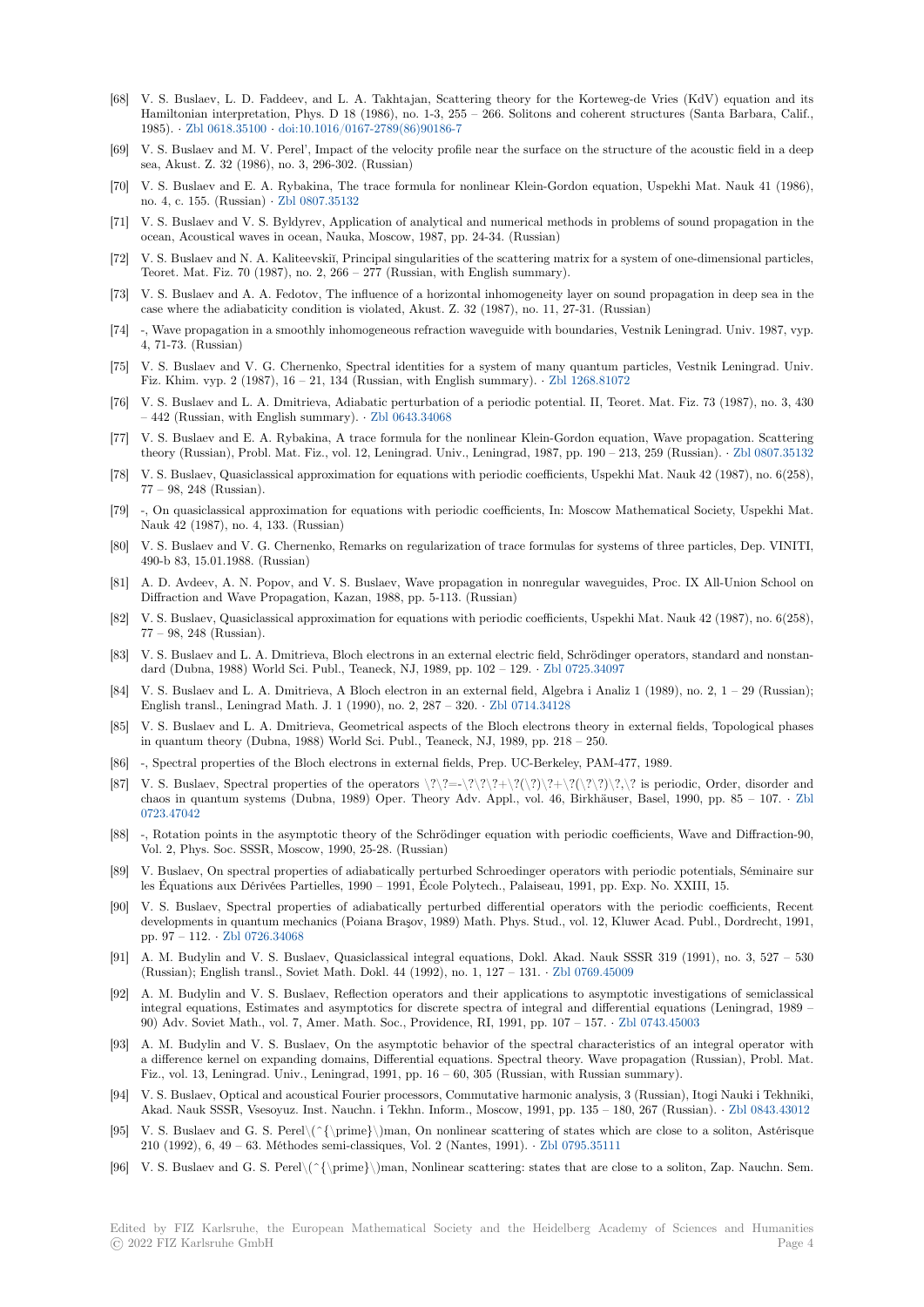S.-Peterburg. Otdel. Mat. Inst. Steklov. (POMI) 200 (1992), no. Kraev. Zadachi Mat. Fiz. Smezh. Voprosy Teor. Funktsiĭ. 24, 38 – 50, 70, 187 (Russian, with English and Russian summaries); English transl., J. Math. Sci. 77 (1995), no. 3, 3161 – 3169. *·* Zbl 0836.35146 *·* doi:10.1007/BF02364705

- [97] V. S. Buslaev and G. S. Perel\(^{\prime}\)man, Scattering for the nonlinear Schrödinger equation: states that are close to a soliton, Algebra i Analiz 4 (1992), no. 6, 63 – 102 (Russian, with Russian summary); English transl., St. Petersburg Math. J. 4 (1993), no. 6, 1111 – 1142. *·* Zbl 0853.35112
- [98] V. S.B[uslaev and A. A](https://zbmath.org/0836.35146). [Fedotov, Complex WKB](https://dx.doi.org/10.1007/BF02364705)-method for Harper's equation, Inst. Mittag-Leffler Report, no. 11, 1993. *·* Zbl 0821.34062
- [99] -, On a class of matrices related to Harper's equation, Inst. Mittag-Leffler Report, no. 19, 1993.
- [100] A. M. Budylin and V. S. Busla[ev, Quasiclassic](https://zbmath.org/0853.35112)al integral equations with slowly decreasing kernels on bounded domains, Algebra i Analiz 5 (1993), no. 1, 160 – 178 (Russian, with Russian summary); English transl., St. Petersburg Math. J. 5 [\(1994\), no. 1, 1](https://zbmath.org/0821.34062)41 – 158. *·* Zbl 0794.45001
- [101] Vladimir Buslaev and Alexander Fedotov, The functional structure of the monodromy matrix for Harper's equation, Mathematical results in quantum mechanics (Blossin, 1993) Oper. Theory Adv. Appl., vol. 70, Birkhäuser, Basel, 1994, pp. 321 – 342. *·* Zbl 0816.34058 *·* doi:10.1007/978-3-0348-8545-438
- [102] Vladimir Buslaev and Vi[ncenzo Grecchi,](https://zbmath.org/0794.45001) Equivalence of unstable anharmonic oscillators and double wells, J. Phys. A 26 (1993), no. 20, 5541 – 5549. *·* Zbl 0817.47077
- [103] V. S. Buslaev and A. A. Fedotov, The complex WKB method for the Harper equation, Algebra i Analiz 6 (1994), no. 3, 59 83 (R[ussian\); English](https://zbmath.org/0816.34058)t[ransl., St. Petersburg Math. J. 6](https://dx.doi.org/10.1007/978-3-0348-8545-4_38) (1995), no. 3, 495 – 517. *·* Zbl 0839.34066
- [104] V. Buslaev and A. Fedotov, The monodromization and Harper equation, Séminaire sur les Équations aux Dérivées Partielles, 1993 – 1994, École Polytech., [Palaiseau, 1994](https://zbmath.org/0817.47077), pp. Exp. No. XXI, 23. *·* Zbl 0880.34082
- [105] V. S. Buslaev and G. S. Perel $(\{\prime\})$ man, On the stability of solitary waves for nonlinear Schrödinger equations, Nonlinear evolution equations, Amer. Math. Soc. Transl. Ser. 2, vol. 164, Amer. [Math. Soc., Prov](https://zbmath.org/0839.34066)idence, RI, 1995, pp. 75 – 98. *·* Zbl 0841.35108 *·* doi:10.1090/trans2/164/04
- [106] A. M. Budylin and V. S. Buslaev, Semiclassical integral equationso[n the semiaxis](https://zbmath.org/0880.34082), Topics in statistical and theoretical physics, Amer. Math. Soc. Transl. Ser. 2, vol. 177, Amer. Math. Soc., Providence, RI, 1996, pp. 45 – 49. *·* Zbl 0869.45003 *·* doi:10.1090/trans2/177/03
- [107] V. S. [Buslaev and A.](https://zbmath.org/0841.35108) [A. Fedotov, Bloch solutions](https://dx.doi.org/10.1090/trans2/164/04) for difference equations, Algebra i Analiz 7 (1995), no. 4, 74 122 (Russian); English transl., St. Petersburg Math. J. 7 (1996), no. 4, 561 – 594. *·* Zbl 0847.39002
- [108] A. M. Budylin and V. S. Buslaev, Quasiclassical asymptotics of the resolvent of an integral convolution ope[rator with a sin](https://zbmath.org/0869.45003)e [kernel on a finite interval,](https://dx.doi.org/10.1090/trans2/177/03) Algebra i Analiz 7 (1995), no. 6, 79 – 103 (Russian, with Russian summary); English transl., St. Petersburg Math. J. 7 (1996), no. 6, 925 – 942. *·* Zbl 0862.35148
- [109] V. S. Buslaev and A. A. Fedotov, On the point spectrum of differen[ce Schrödinger o](https://zbmath.org/0847.39002)perators, Preprints of Schrödinger Inst. (Wien), no. 272, 1995.
- [110] A. M. Budylin and V. S. Buslaev, Quasiclassical integral equations and the asymptotic behavior of solutions of the Korteweg-de Vries equation for large time values, Dokl. Akad. [Nauk 348 \(1996](https://zbmath.org/0862.35148)), no. 4, 455 – 458 (Russian). *·* Zbl 0956.35114
- [111] V. S. Buslaev and A. A. Fedotov, The Harper equation: monodromization without quasiclassics, Algebra i Analiz 8 (1996), no. 2, 65 – 97 (Russian); English transl., St. Petersburg Math. J. 8 (1997), no. 2, 231 – 254. *·* Zbl 0849.34066
- [112] -, Spectral properties of a monodromy matrix for Harper equation, Equations aux Derivees Partielles, (Saint-Jean de Monts., 1996), Exp. no. IV, École Polytech., Palaiseau, 1996, 11 pp. *·* Zbl 0874.39006
- [113] Vladimir Buslaev and Alain Grigis, Imaginary parts of Stark-Wannier resonances, J. Math. Phys. 39 (1998), no. 5, 2520 2550. *·* Zbl 1001.34075 *·* doi:10.1063/1.532406
- [114] M. V. Buslaeva and V. S. Buslaev, Singularity of the Green function of the nonstationary Schrödinger equation, Funktsional. Anal. i Prilozhen. 32 (1998), no. 2, 80 – 83 (Russian); Englis[h transl., Funct](https://zbmath.org/0874.39006). Anal. Appl. 32 (1998), no. 2, 132 – 134. *·* Zbl 0920.35008 *·* doi:10.1007/BF02482598
- [115] V. S. B[uslaev, Kronig-P](https://zbmath.org/1001.34075)e[nney electron in a hom](https://dx.doi.org/10.1063/1.532406)ogeneous electric field, Differential operators and spectral theory, Amer. Math. Soc. Transl. Ser. 2, vol. 189, Amer. Math. Soc., Providence, RI, 1999, pp. 45 – 57. *·* Zbl 0935.34072 *·* doi:10.1090/trans2/189/04
- [116] A. M. Budylin and V. S. Buslaev, The Gelfand-Levitan-Marchenko equation and the long-time asymptotics of the soluti[ons](https://zbmath.org/0920.35008) [of the nonli](https://zbmath.org/0920.35008)n[ear Schrödinger equation](https://dx.doi.org/10.1007/BF02482598), L. D. Faddeev's Seminar on Mathematical Physics, Amer. Math. Soc. Transl. Ser. 2, vol. 201, Amer. Math. Soc., Providence, RI, 2000, pp. 63 – 78. *·* Zbl 0966.35121 *·* doi:10.1090/trans2/201/05
- [117] A. M. Budylin and V. S. Buslaev, The Gel\(^{\prime}\)fand-Levitan-Marchen[ko equation and](https://zbmath.org/0935.34072) [the asymptotic behavior of](https://dx.doi.org/10.1090/trans2/189/04) solutions of the nonlinear Schrödinger equation for large time values, Algebra i Analiz 12 (2000), no.  $5, 64 - 105$  (Russian); English transl., St. Petersburg Math. J. 12 (2001), no. 5, 761 – 789.
- [118] A. M. Budylin and V. S. Buslaev, Semiclassical pseudodifferen[tial operators w](https://zbmath.org/0966.35121)i[th double discontinuous sy](https://dx.doi.org/10.1090/trans2/201/05)mbols and their application to problems of quantum statistical physics, Partial differential equations and spectral theory (Clausthal, 2000) Oper. Theory Adv. Appl., vol. 126, Birkhäuser, Basel, 2001, pp. 41 – 51. *·* Zbl 1136.35466
- [119] Vladimir Buslaev and Alain Grigis, Turning points for adiabatically perturbed periodic equations, J. Anal. Math. 84 (2001), 67 – 143. *·* Zbl 0987.35013 *·* doi:10.1007/BF02788107
- [120] V. S. Buslaev and V. E. Grikurov, Simulation of instability of bright solitons for NLS with saturating nonlinearity, Math. Comput. Simulation 56 (2001), no. 6, 539 – 546. *·* Zbl 0972.78019 *·* doi:10.[1016/S0378-475](https://zbmath.org/1136.35466)4(01)00323-8
- [121] V. Buslaev and A. Fedotov, On the difference equations with periodic coefficients, Adv. Theor. Math. Phys. 5 (2001), no. 6, 1105 – 1168. *·* [Zbl 1012.39](https://zbmath.org/0987.35013)008 *·* [doi:10.4310/ATMP.20](https://dx.doi.org/10.1007/BF02788107)01.v5.n6.a5